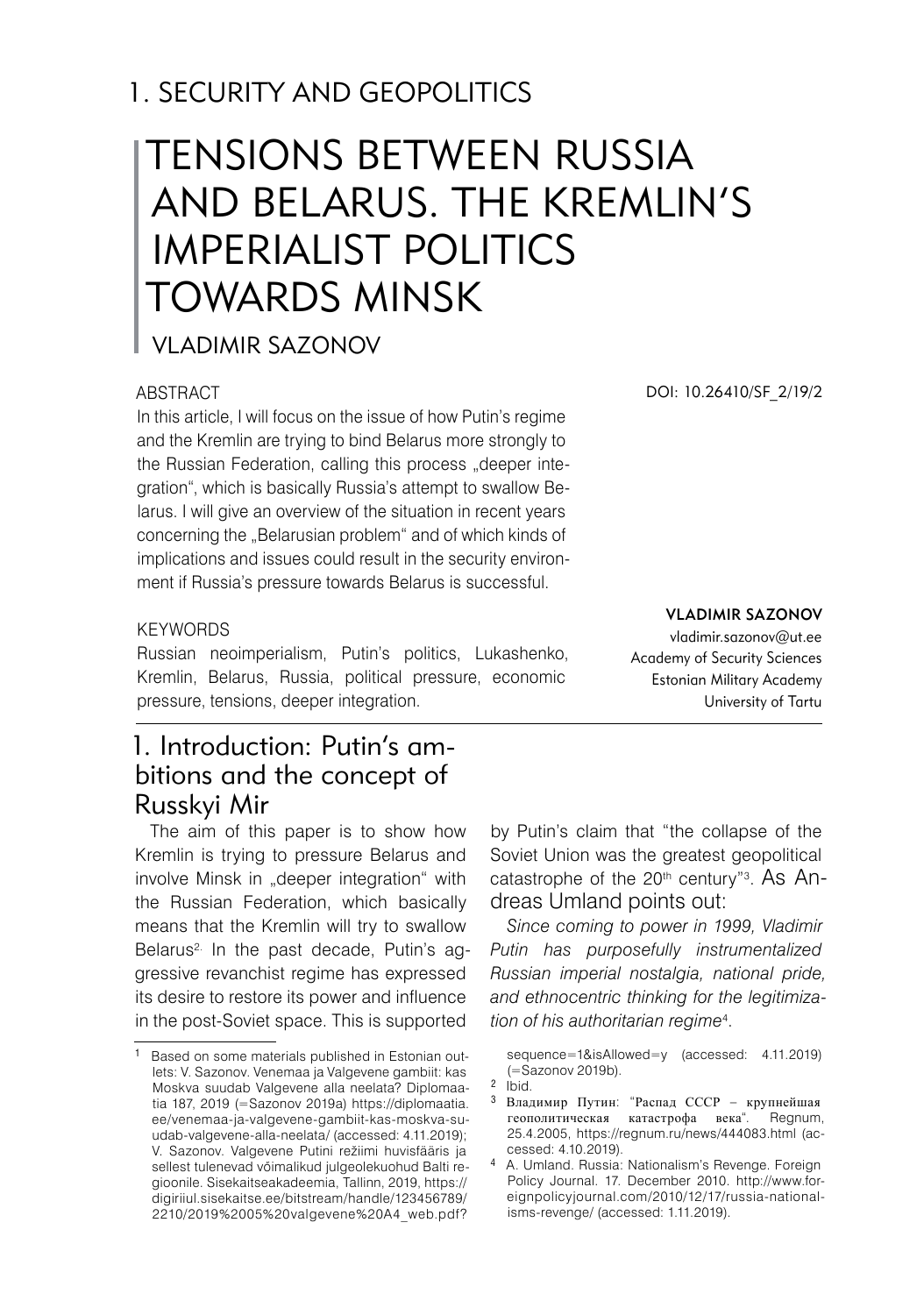It seems that V. Putin dreams of the restoration of an empire like the Soviet Union to make Russia once again a superpower, rather than a regional power like Turkey, Saudi Arabia or Iran in Middle East. All the Kremlin's efforts in recent years have been to "make Russian state great again", but it often fails to maintain power over the areas under its authority, which Moscow has for decades considered its immediate sphere of influence, i.e., its vassals. In Europe, the Kremlin considers Ukraine and Belarus to be of paramount strategic importance. For the past 28 years, it has tried to encroach on them and turn them into vassal states. The Kremlin has wanted to make Ukraine and also Belarus into buffer zones between NATO, the European Union and the Russian Federation<sup>5</sup>.

As Zbigniew Brzezinski once rightly said that, for Russia, Ukraine is "an important space on the Eurasian chessboard".6 The same can be said about Belarus, which has become increasingly significant to the Kremlin since the events of 2014, when Ukraine moved away from Russia's sphere of influence and became more independent in own politics. Just like Ukraine, Belarus is of great importance to Russia, including in political, ideological, cultural, religious and economic respects, as its economy, culture and foreign policy are closely tied to Russia. This country is also very important from the perspective of Putin's concept of *Russkyi Mir –* 'Russian World', in which Moscow proceeds from fundamental imperial Russian ideological dogma (that probably emerged in the  $17<sup>th</sup>$  and  $18<sup>th</sup>$  centuries) about the regions that have been referred to since the 19<sup>th</sup> century as "the holy trinity of Russian civilisation": Russia, Ukraine

and Belarus7 . For instance, Vladimir Putin believes that Ukrainians and Russians are one nation and that Ukrainians should be part of the *Russkiy Mir*<sup>8</sup> . The idea of *Russkiy Mir*<sup>9</sup> was developed during the last decade by Russian ideologists, promoted by abundant PR companies and information campaigns directed toward Russian-speaking internal and external audiences in the mass media and social media, as well as in Russian popular and scientific literature (especially in historical, political, and economic fields), etc.10 In April 2007, Russian president Vladimir Putin said the following words about *Russkiy Mir:*

*The Russian language not only preserves an entire layer of truly global achievements but is also the living space for the many millions of people in the Russian-speaking world, a community that goes far beyond Russia itself. As the common heritage of many peoples, the Russian language will never become the language of hatred or enmity, xenophobia or isolationism. In my view, we need to support the ini-*

 J. Carik, A. Sivinckij, Беларусь в контексте противостояния Россия–НАТО. Minsk: Center for Strategic and Foreign Policy Studie, 2016.

Z. Brzezinski. The Grand Chessboard: American Primacy and Its Geostrategic Imperatives. New York: Basic Books, 1997, p. 46.

Б. Флoрия. Онекоторых особенностях развития этнического самосознания восточных славян в эпоху Средневековья – Раннего Нового времени. Россия-Украина: история взаимоотношений. Отв. ред. А. И. Миллер, В.Ф. Репринцев, Москва 1997, pp. 9-27, izbornyk.org.ua/vzaimo/vz02.htm (accessed: 4.11.2019).

Путин: Я считаю, что русские и украинцы – это вообще один народ, разницы мы не делаем. 112UA, 17 August 2015, https://112.ua/politika/putin-yaschitayu-chto-russkie-i-ukraincy-eto-voobshheodin-narod-raznicy-my-ne-delaem-252644.html (accessed: 1.11.2019); Путин назвал русских и украинцев единым народом. Interfax, 17 August 2015, www.interfax.ru/russia/460776 (accessed: 1.11.2019).

<sup>&</sup>lt;sup>9</sup> In June 2007 Putin founded the Russkiy Mir Foundation; Decree of the President of the Russian Federation of the Establishment of the *Russkiy Mir* Foundation, June 21, 2007, Moscow, Kremlin, http://russkiymir.ru/en/fund/decree.php (accessed: 10.3.2019).

<sup>&</sup>lt;sup>10</sup> For example, see the philosophical, propagandistic book, "Project Russia" (Проект Россия), published in 2014. This book was recommended by the Administrative Department of the President of the Russian Federation to be read by statesmen and politicians of the Russian Federation.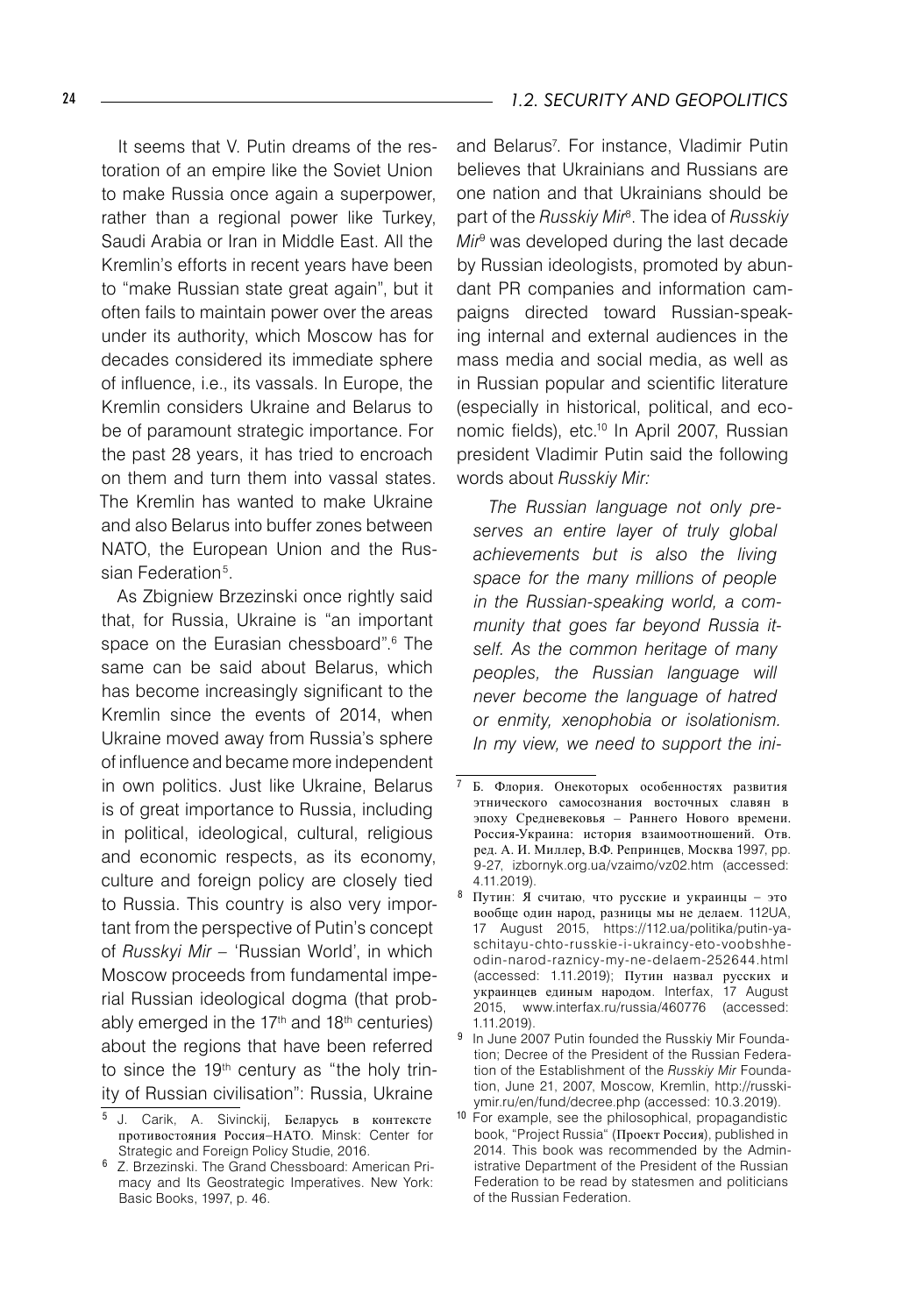*tiative put forward by Russian linguists to create a National Russian Language Foundation, the main aim of which will be to develop the Russian language at home, support Russian language study programmes abroad and generally promote Russian language and literature around the world*<sup>11</sup>*.*

V. Putin and his close circle believe the same about Belarusians and want to integrate Belarus into Russia even more and on a deeper level, which would essentially mean the loss of Belarus' fragile sovereignty. Many have recently spoken about the Kremlin's attempts to "swallow" Belarus<sup>12</sup>.

Russia's chief ideologist, Vladislav Surkov, has been trying to outline the Russian state's "new" ideological direction or program, recently claiming that "the state of Russia will continue to exist and will be a new type of country the likes of which we have never seen before"<sup>13</sup>. There is indeed some novelty to this, but it lies in the fact that Russia is a hybrid country that produces and disseminates hybrid threats<sup>14</sup>. W. Neneth rightly remarked that "Russia can be considered an epitome of a hybrid state. The common denominator of various theories on what constitutes a hybrid state is that it is a political regime that has autocratic as well as democratic characteristics. Furthermore, it is not a regime in transition but, rather, a type of regime of its own"15.

Historically, this has indeed not happened before. Vladislav Surkov also stresses that there are four main state models in Russia's history, which he thinks can be named after their creators or founders: the

state of Ivan III (the 15<sup>th</sup>-17<sup>th</sup> century Grand Duchy of Moscow and period of the first Russian Czars – e.g., Ivan IV etc.), the state of Peter the Great, i.e. the Russian Empire  $(18<sup>th</sup>-19<sup>th</sup>$  century and early 20<sup>th</sup> century), the state of Vladimir Lenin, i.e. the Soviet Union (20th century, 1917-1991) and the state of Vladimir Putin (21<sup>st</sup> century)<sup>16</sup>.

Vladislav Surkov points out the following about Putin's regime:

*Putin's huge political machine is only gaining momentum and configuring itself for a long, difficult and interesting task" and compares Putin's Russia to Atatürk's Turkey and de Gaulle's France*<sup>17</sup>*.* 

It is clear that Vladislav Surkov is trying to justify aggressive imperialist politics of Putin's regime, emphasising that, for Russian state, this is a long-term sustained opportunity and a major new development – in a way, a "new state". Notable is that Vladislav Surkov believes that Putin's state will last a long time<sup>18</sup>.

Russia's manipulations in Ukraine following the Orange Revolution, the constant pressure on Kyiv and Ukrainians, the incompetent rule of the pro-Kremlin Ukrainian president Viktor Yanukovych and several other factors gave rise to the Maidan events at the end of 2013, as a result of which, Moscow lost control over Ukraine<sup>19</sup>. Kremlin subsequently annexed the Crimea

<sup>11</sup> Russkyi Mir Foundation, http://russkiymir.ru/en/fund/ index.php (accessed: 14.10.2019).

<sup>12</sup> B. Сурков. Долгое государство Путина. Незвисимая газета, 11 February 2019, www.ng.ru/ideas/2019-02- 11/57503\_surkov.html (accessed: 14.10.2019).

<sup>13</sup> Ibid.

<sup>14</sup> W. Neneth. Russia's State-centric Hybrid Warfare. Diplomaatia 140, 17 April 2015, icds.ee/russias-statecentric-hybrid-warfare/ (accessed: 14.10.2019).

<sup>15</sup> Ibid.

<sup>16</sup> B. Сурков. Долгое государство Путина. Незвисимая газета, 11 February 2019.

<sup>17</sup> Ibid.

<sup>18</sup> Ibid. Similar appeals to ancient heads and leaders of state and their founders can also be found in earlier periods of history – e.g. the Soviet Union, Mussolini's fascist Italy or Nazi Germany, where Adolf Hitler was likened to Frederick the Great of Prussia (ruled 1740-1786) or some powerful leader (emperor) of the Holy Roman Empire, and people talked about a thousand-year *Reich* (see also Sazonov 2019a; Sazonov 2019b).

<sup>19</sup> C. Кошкина, Майдан. Нерасказанная история. Киев: Брайт Стар Паблишинг, 2015; Дневник Евромайдана. Революция глазами журналиста «Репортера». Саммит-Книга, Киев 2014.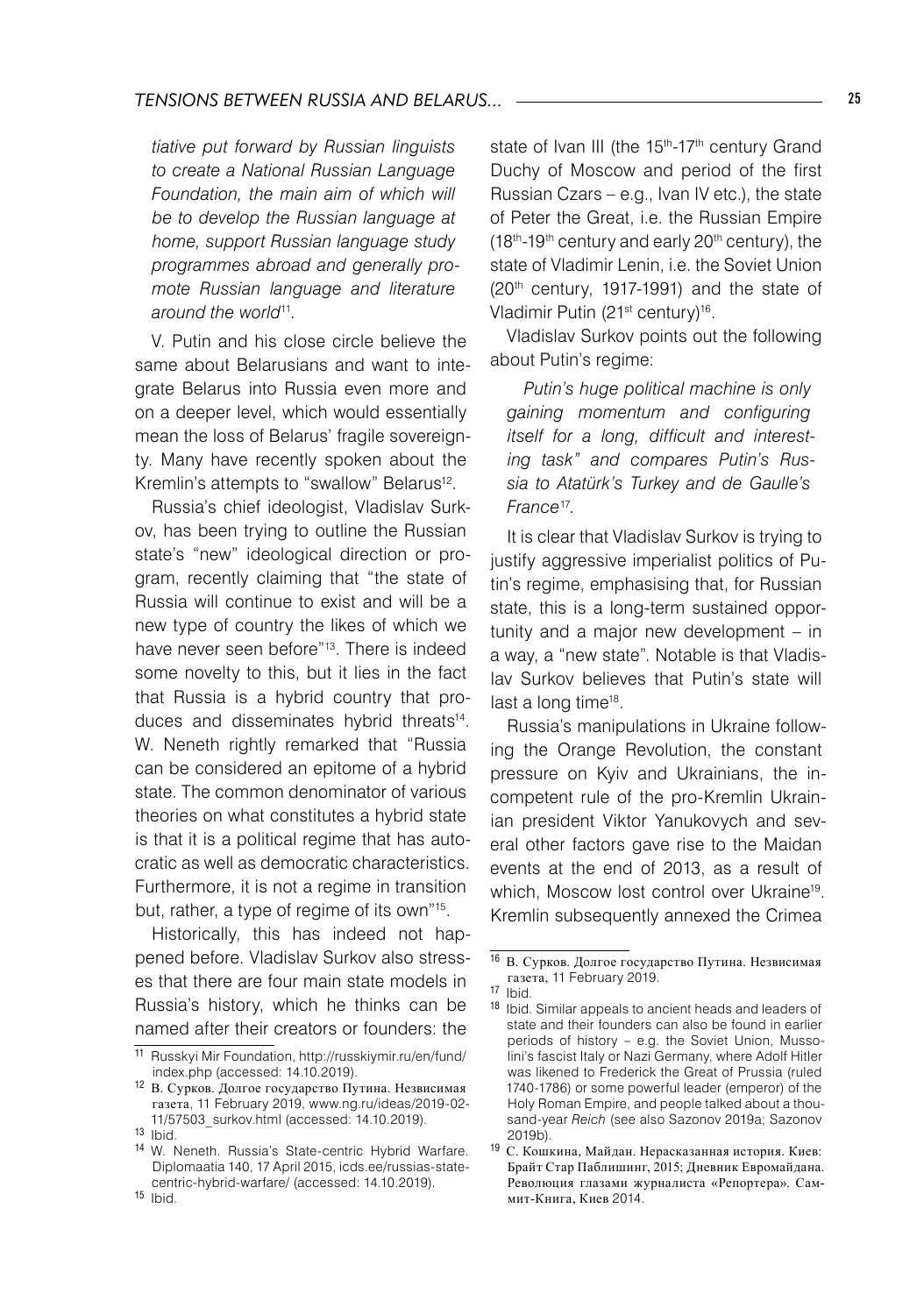from Ukraine in March 2014<sup>20</sup> and tried to create the so-called *Novorossiya* – a body of terrorist-separatist states directly subject to the Kremlin – In eastern Ukraine, but this plan was largely unsuccessful for Kremlin<sup>21</sup>. However, Moscow managed to establish only two smaller, state-like separatist/terrorist formations: the so-called "people's republics" of Luhansk and Donetsk. With Ukraine having slipped from the Kremlin's geopolitical grasp during the events of 2013–2014, the Kaliningrad Oblast and Belarus – onto which Putin's regime has latched like a leech – remain the Kremlin's only access points to Polish territory and to Central Europe more generally.

#### 2. Russia's Fears and Expectations?

Having learned from experience in the Russo-Ukrainian conflict – In which the Kremlin is waging a hybrid war against Ukrainian state.<sup>22</sup> one dimension of which is an extensive information war and cyberattacks,23 and maintaining the frozen conflict in Eastern Ukraine – Vladimir Putin has decided to integrate Belarus increasingly into his country and regime. Alexander Lukashenko, Belarus' long-standing leader, dubbed "Europe's last dictator", objects to Belarus being "swallowed up". Russia's pressure on Belarus has increased in recent years along with information campaigns, trolling and economic and political pressure targeting Minsk. The situation worsened considerably in 2018. Recently, a lot has been said and written about Russia's actions towards Belarus. It was feared that Russia would fail to withdraw its troops from Belarus following the countries' joint military exercise, Zapad-2017, but fortunately this did not happen<sup>24</sup>.

As Andreas Ventsel et al. point out about Zapad-2017:

*'Zapad 2017' took place in the context of long-running Russia – NATO tensions (Diesen, 2016; Sakwa, 2017). Because of their borderland status, the Baltic states – occupied by the Soviet Union from 1940 to 1991, and members of NATO since 2004 – have often been in the centre of information conflicts between Russia and NATO. Therefore, the empirical material for our study was collected from news media in Estonia as a NATO member state located in the immediate vicinity of the Zapad exercises*<sup>25</sup>*.*

Moscow fears that if something happened to A. Lukashenko (who is already 65 years old), or if he is forced to stand down, a "colour revolution" might take place in

<sup>20</sup> H. Mölder, V. Sazonov, R. Värk. Krimmi liitmise ajaloolised, poliitilised ja őiguslikud tagamaad. I osa". Akadeemia 12/2014, pp. 2148-61; H. Mölder, V. Sazonov, R. Värk. Krimmi liitmise ajaloolised, poliitilised ja őiguslikud tagamaad II osa. Akadeemia 1/2015, pp. 1-28.

<sup>21</sup> *Д. Тымчук, Ю. Карин, K. Машовец, B. Гусаров. Вторжение в Украину: Хроника российской агрессии. Киев: Брайт Стар Паблишинг* 2016; Sayapin, S.; Tsybulenko, E. (eds.). The Use of Force against Ukraine and International Law. Jus Ad Bellum, Jus In Bello, Jus Post Bellum, Springer, The Hague 2018.

<sup>22</sup> To read more about Russian hybrid warfare in Ukraine, see U. Franke, "War by non-military means: Understanding Russian information warfare". Stockholm: Totalförsvarets forskningsinstitut, 2015; J. Bērziňš. Russian New Generation Warfare is not Hybrid Warfare", in Artis Pabriks & Andis Kudors (eds.) The War in Ukraine: Lessons for Europe. Riga: Centre for East European Policy Studies, University of Latvia Press 2015.

<sup>23</sup> See e.g. K. Müür, H. Mölder, V. Sazonov and P. Pruulmann-Vengerfeldt, Russian Information Operations against the Ukrainian State and Defence Forces: April–December 2014. Journal of Baltic Security, 2(1), pp. 28-71; H. Mölder and V. Sazonov. Information Warfare as the Hobbesian concept of Modern Times: Principles, Techniques and Tools of Russian Information Operations in Donbass. Journal of Slavic Military Studies 31(3), pp. 308-28.

<sup>24</sup> To read more about the Zapad exercise see A. Ventsel, V. Sazonov, A. Saumets (eds.). Zapad 2017 infosőja kontekstis. Sőjateadlane 8 (2018).

<sup>25</sup> A. Ventsel, S. Hansson, M.-L. Madisson, V. Sazonov. Discourse of fear in strategic narratives: The case of Russia's Zapad war games. Media, War & Conflict, 2019, p. 3.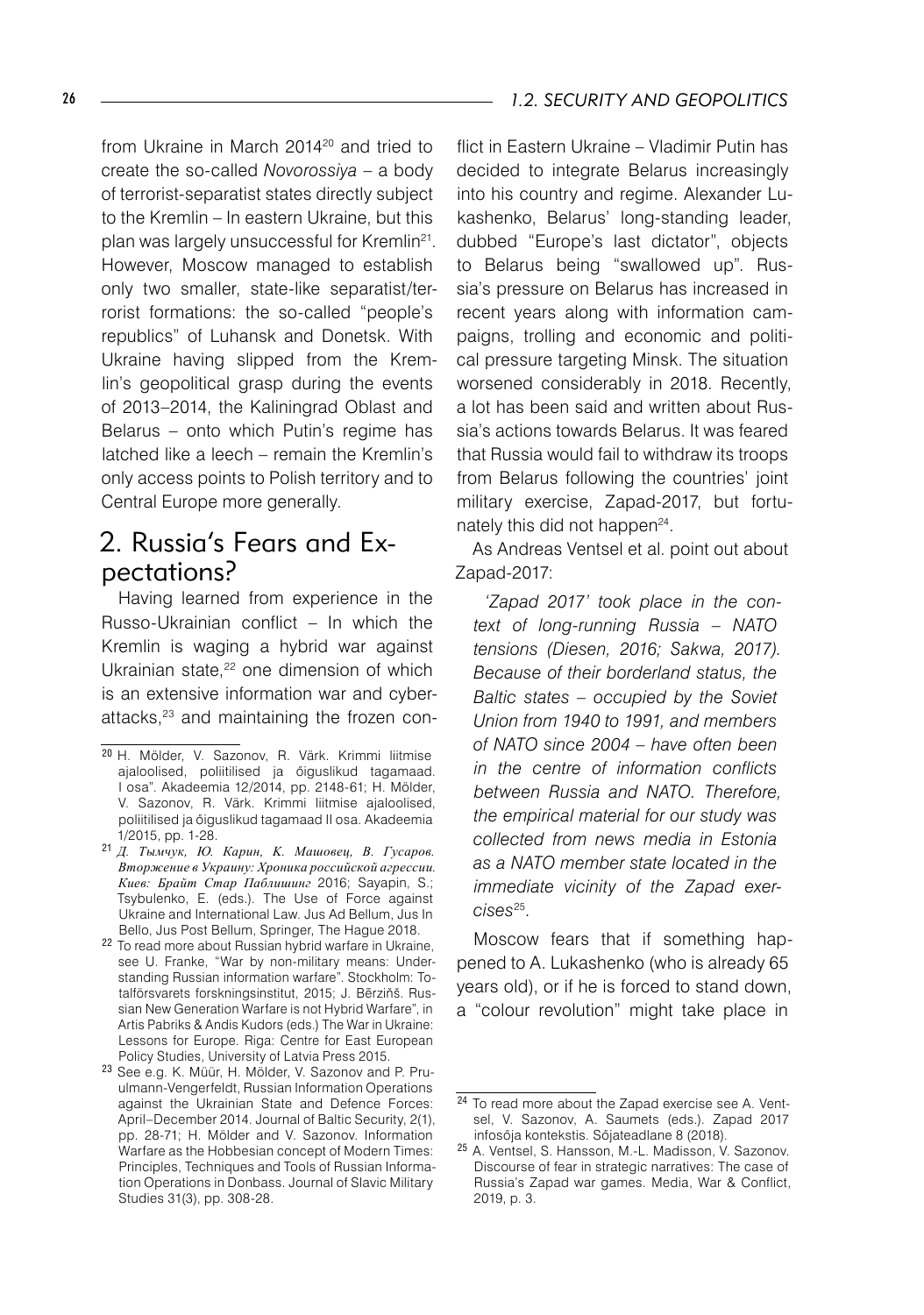Belarus,<sup>26</sup> and the country could follow Ukraine's lead by turning towards Europe. In that case, the Kremlin would not only suffer in economic terms (Russia imports goods from Europe and exports its goods to Europe via Belarus as if they originated from that country). The political aspect here is perhaps even more significant: this would mean a reduction in Moscow's influence in Europe and in the Baltic region. It would also reduce Russia's chances of pressuring Ukraine, and Minsk could no longer be used as a shock absorber – for instance, for conducting negotiations like those of the Minsk summit, if such a need should recur. In the military-political and strategic sense, Russia would lose Belarus as a military partner, and military exercises 'Zapad'27 could no longer be held on Belarusian territory, causing military cooperation to decline or end altogether.

After all, Belarus could end up in NATO's sphere of interest, or at least this has not been ruled out, as this is what happened to Ukraine. In addition, this would mean that the Russian Federation would lose access to the gap of the Suwałki Corridor<sup>28</sup>. As is well-known, there is currently a possibility that Russia could use the Suwałki Corridor against Poland and the Baltic states when necessary by threatening to close this existing gap.

We should not forget that Vladimir Putin's regime also needs Belarus to ensure its sustainability for at least five to ten years;

it needs to keep Belarus under its influence and closely integrated with Russia, so as to present it to the people later as a great geopolitical success and achievement because the era of hysterical propaganda slogan "Крым наш" ("the Crimea is ours") after the annexation of Crimea in early 2014 by Russian troops,<sup>29</sup> which used to thrill the Russian population, is long gone. The Kremlin's efforts in the Syrian civil and Middle Easte war were not as successful as hoped (in Kremlin), either. The popularity of Putin's regime is currently in decline, along with Russians' income and the economy. The general mood in the country is increasingly depressing.

#### 3. The "Union State" Agreement between Russia and Belarus

The Agreement on the Creation of the Union State of Russia and Belarus was signed in 1999 in Moscow by Belarusian leader Alexander Lukashenko and the then Russian president, Boris Yeltsin. The treaty, which consists of 71 articles, begins as follows:

*The Russian Federation and the Republic of Belarus, based on the will of the nations of Russia and Belarus to unite and relying on the historical commonality of their fates, having their citizens' vital interests in mind; convinced that the establishment of a Union State allows efforts to be united in the interests of the socio-economic progress of both countries; based on the effort to continue the integration processes established with the Treaty on the Formation of the Community of Belarus and Russia of 2 April 1996, the Treaty on the* 

<sup>26</sup> A. Cordesman, Russia and the 'Color Revolution'. Center for Strategic and International Studies, 28 May 2014, https://www.csis.org/analysis/russiaand-%E2%80%9Ccolor-revolution%E2%80%9D (accessed: 1.11.2019).

<sup>27</sup> See more on history of military exercises 'Zapad' D. A. R. Palmer. The NATO-Warsaw Pact competition in the 1970s and 1980s: A revolution in military affairs in the making or the end of a strategic age? Cold War History 14(4), 2014, pp. 533-573.

<sup>28</sup> S. Roblin. The Suwalki Gap: The 40-Mile Line NATO is Ready to Go to War with Russia Ove. The National Interest, 13 April 2019, https://nationalinterest.org/ blog/buzz/suwalki-gap-40-mile-line-nato-ready-gowar-russia-over-52172 (accessed: 7.11.2019).

<sup>29</sup> H. Mölder; V. Sazonov, R. Värk. Krimmi Venemaaga liitmise ajaloolised, poliitilised ja őiguslikud tagamaad. I. Akadeemia 12 (2014), pp. 2148-2161; H. Mölder; V. Sazonov, R. Värk. Krimmi Venemaaga liitmise ajaloolised, poliitilised ja őiguslikud tagamaad. II. Akadeemia, 1 (2015), pp. 77-104.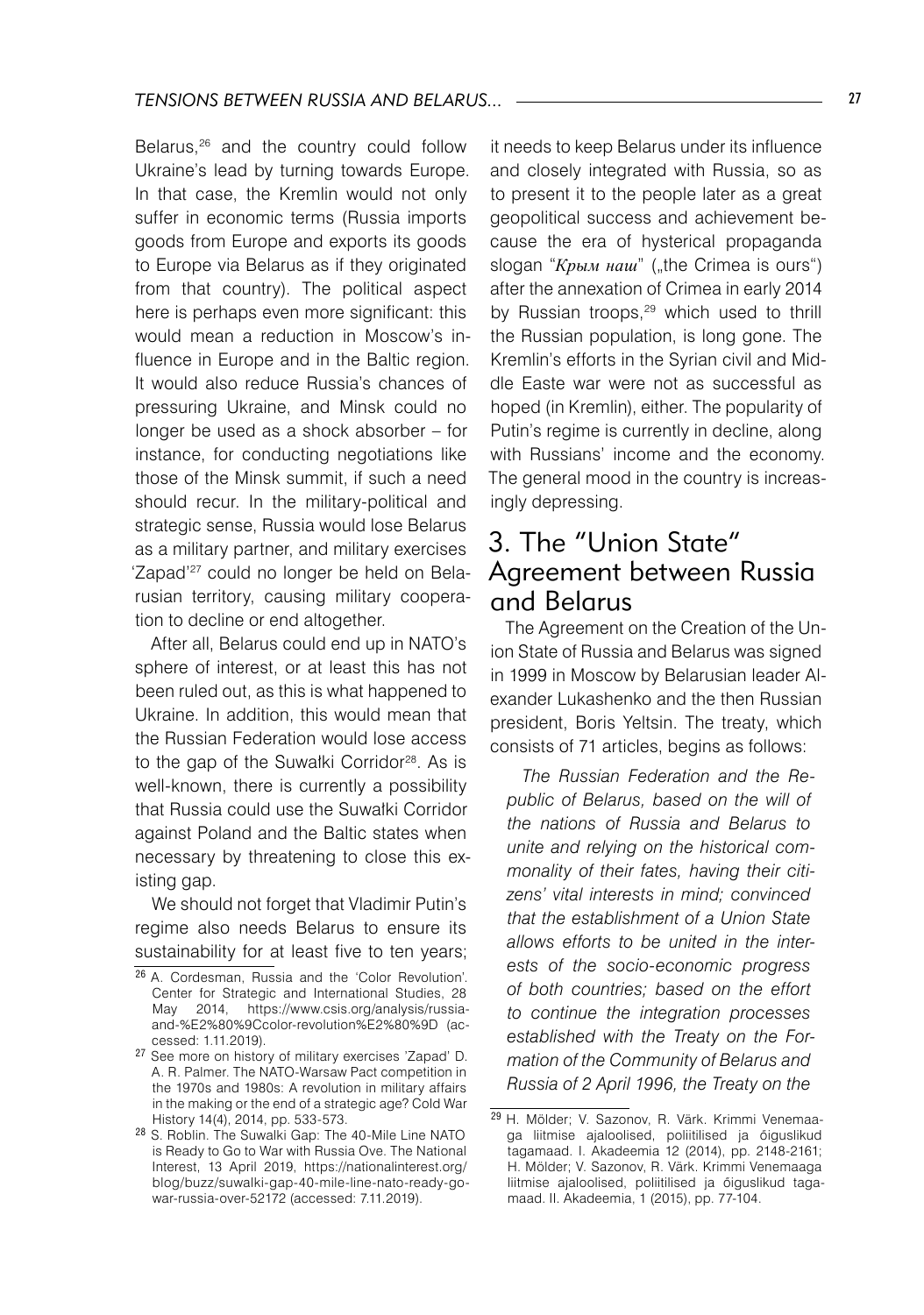*Formation of the Union of Belarus and Russia of 2 April 1997 and the Statutes of the Union of Belarus and Russia of 23 May 1997, and by implementing the provisions of the Declaration on the Further Integration of Russia and Belarus of 25 December 1998; confirming their attachment to the principles of the Charter of the UN and wishing to live in peace and good neighbourly relations with other countries; acting in accordance with the generally recognised principles and standards of international law, have* 

The Article 2 of this treaty explains the union's objectives, some of the most important of which are:

*agreed on the following*<sup>30</sup>*.*

*... ensuring the peaceful and democratic development of the member nations of the sister states; strengthening of friendship, ensuring an increase in well-being and living standards; creating a shared economic space to ensure socio-economic development on the basis of the member states' material and intellectual potential and market mechanisms required for the functioning of the economy*<sup>31</sup>*.*

Some of these objectives have already been fulfilled (at least partially) – for instance, the creation of a shared economic space – but there are also unachieved goals and points of difference between Minsk and Moscow, such as the former not having recognised the Crimea as part of Russian Federation<sup>32</sup>.

This, of course, shows that Belarus and its president are still more or less an independent country and resisting the pressure applied by Moscow. But how strong will it be in the event of a possible hybrid conflict between Russia and Belarus? One can only guess.

### 4. The Military Dimension

Belarus and Russia have engaged in military cooperation for years, even more. One facet of this cooperation is the military exercises called 'Zapad'. Since 2009, Russian Fedartiom and Belarus have organised these once every four years (to date, these have taken place in 2009, 2013 and autumn  $2017$ <sup>33</sup>. In the introduction to a special issue of the Estonian Journal of Military Studies (Sőjateadlnae) dedicated to 'Zapad 2017', Andreas Ventsel and I pointed out following:

*Zapad, the name of Russia and Belarus' joint military exercise, is not chosen randomly and it has its own historical tradition: this was also the name of a military strategic operational exercise organised by the Soviet Union and member states of the Warsaw Pact during the Cold War period in 1973, 1977, 1981, 1984 and 1985, which was in many ways similar to Zapad. Thus, Zapad was first held in 1973. In the 1970s and 1980s, Zapad also had a propaganda objective in addition to military-technical goals: Moscow wanted to demonstrate the military might of the Soviet Union as well as to use extensive and powerful exercises* 

<sup>30</sup> "Договор о создании союзного государства", www.soyuz.by/about/docs/dogovor5/ 10.6,2019).

<sup>31</sup> Ibid.

<sup>32</sup> E. Толкачева, Единая Конституция, валюта, суд». Что из Договора о Союзном государстве так и осталось на бумаге". TUT.BY, 15 December 2018, news.tut. by/economics/619244.html?crnd=6850 (accessed: 1.11.2019).

<sup>33</sup> R. McDermott. Zapad 2009 Rehearses Countering a NATO Attack on Belarus. – Eurasia Daily Monitor, Nr. 6 (179) (2009), https://jamestown.org/program/ zapad-2009-rehearses-countering-a-nato-attackon-belarus/ (accessed: 1.11.2019); S. Sukhankin. Zapad-2017: What Did These Military Exercises Reveal? Diplomaatia 170, 24 October 2017, https://icds.ee/zapad-2017-what-did-these-military-exercises-reveal/ (accessed: 1.11.2019). A. Wilk, "The Zapad-2017 Exercises: The Information War (for Now)". Centre for Eastern Studies (OSW), 4 September 2017, www. osw.waw.pl/en/publikacje/osw-commentary/2017- 09-04/zapad-2017-exercises-information-war-now (accessed: 1.11.2019).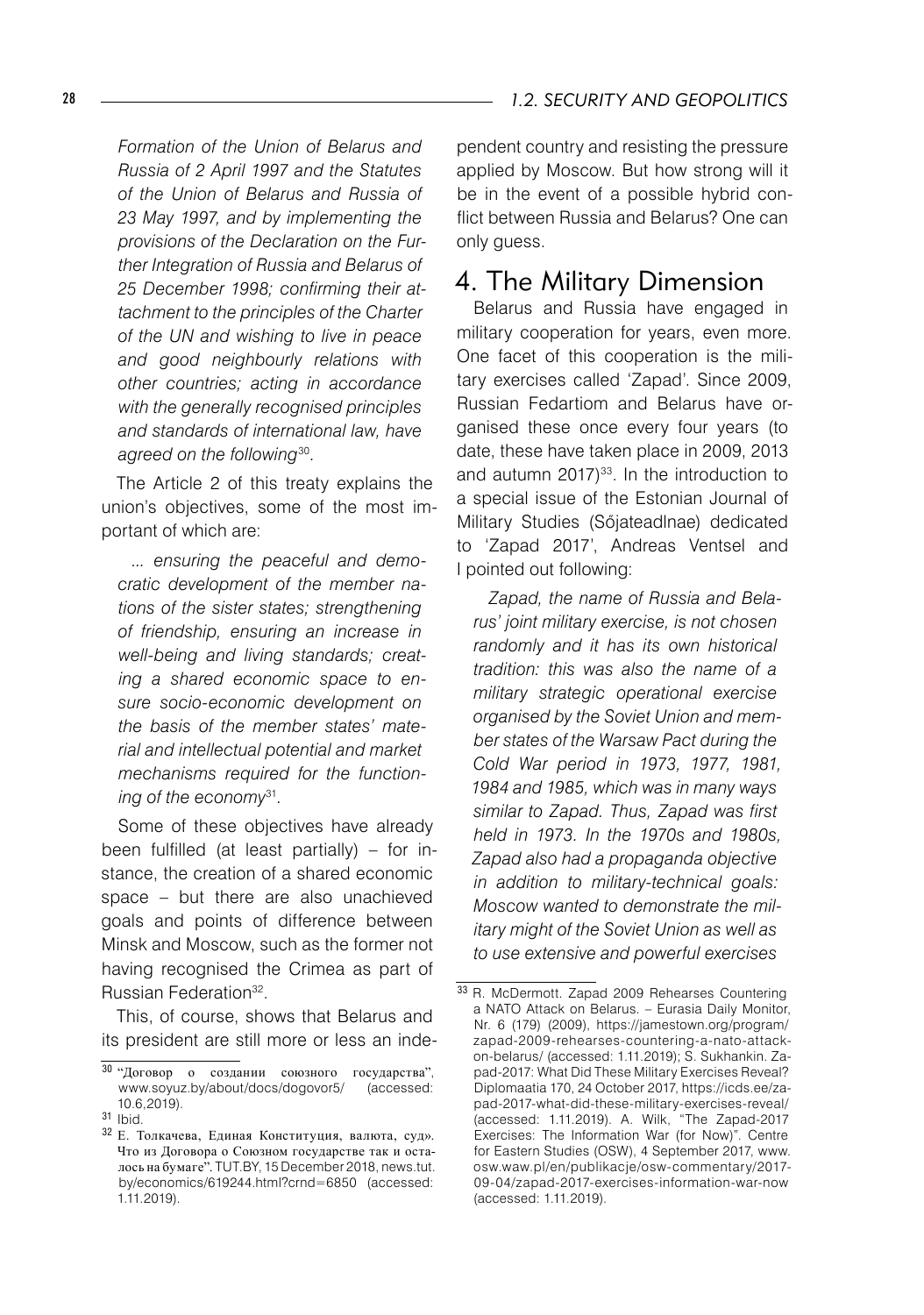*to intimidate Western and Central European countries who had not joined the Warsaw Pact. In this sense, Zapad-814, which was held from 4 to 12 September 1981 on the territory of the military districts of Belarus, the Baltic states and Kyiv, was particularly noteworthy. It was one of the largest military exercises in history, involving approximately 100,000 Soviet servicemen and a variety of military equipment. The collapse of the system in the Soviet Union and Warsaw Pact countries and the poor economic situation, however, forced the Kremlin to abandon several grandiose plans and ambitious projects in the late 1980s and early 1990s. Among other things, Moscow had to cut down considerably on its ambitions in relation to Zapad*34.

These kind joint military exercises (between Russia and Belarus) and other forms of military cooperation are also reflected in the planned military doctrine of the Union State, which V. Putin approved in late 201835. To date, we have published one joint volume on the military exercises, in which we focused mostly on Russian information warfare in the context of 'Zapad-2017'36. For this reason, I have chosen not to have a deeper discussion in this article about issues related to 'Zapad-2017' or to Russia and Belarus in the context of these military exercises.

#### 5. Intimidation and political pressure from the Kremlin

For many years, Russia has put pressure on Belarus and its leader, A. Lukashenko. To this end, the Kremlin has used both political and economic measures as well as information operations – for example, the 'milk wars" initiated by Russian Federation at the beginning of 2009, which created a lot of tension between Minsk and Moscow37. As already mentioned, the latest 'Zapad' exercise ('Zapad-2017') in particular prompted fears about Russia refusing to withdraw its troops and annexing Belarus (this was also feared in Ukraine and elsewhere). Lukashenko probably had the same worry. The end of 2018 saw increased pressure applied by Moscow to make Belarus integrate further with Russia.

The Russian side started with revising the Agreement on the Creation of the Union State38. The former Russian ambassador in Belarus (August 2018 – April 2019), Mikhail Babich, spoke about this revision:

*At present, the inventory of all the provisions of the Union State Agreement is being broken down by blocks: economic, social, government, security and military-technical cooperation. All aspects of the Agreement, which were established in 1999, will be examined by the appropriate governmental agencies*39.

According to M. Babich, this is connected with the issue that Russia, Belarus and some other countries signed onto the 2014 Eurasian Economic Union. Babich points out: "*some of the clauses of the Agreement have been taken out and translated at the Eurasian level, therefore it is important here not to duplicate the powers delegated to the Eurasian authorities, but to preserve* 

<sup>34</sup> V. Sazonov, A. Ventsel. Sōna saateks. Sōjaväeōppus Zapad 2017 Venemaa infosōja kontekstis. Sōjateadlane 8, pp. 7-8.

<sup>35</sup> Распоряжение президента Российской Федерации о военной доктрине Союзного государства, 19.12.2018, http://publication.pravo.gov.ru/Document/ View/0001201812190032 (accessed: 12.9.2019).

<sup>36</sup> V. Sazonov, A. Ventsel, A. Saumets (eds.). Zapad 2017 infosőja vaatepunktist. Sőjateadlane 8 (2018).

<sup>37</sup> Wikipedia 2009. Russian ban on Belarusian dairy products https://en.wikipedia.org/wiki/2009\_Russian\_<br>ban on Belarusian dairy products (accessed: ban\_on\_Belarusian\_dairy\_products 5.11.2019).

<sup>38</sup> Сейчас идет инвентаризация всех положений союзного договора – посол Бабич, Белрынок, 23.01.2019, https://www.belrynok.by/2019/01/23/sejchas-idet-inventarizatsiya-vseh-polozhenij-soyuznogo-dogovora-posol-babich/ (accessed: 1.11.2019).

 $39$  lbid.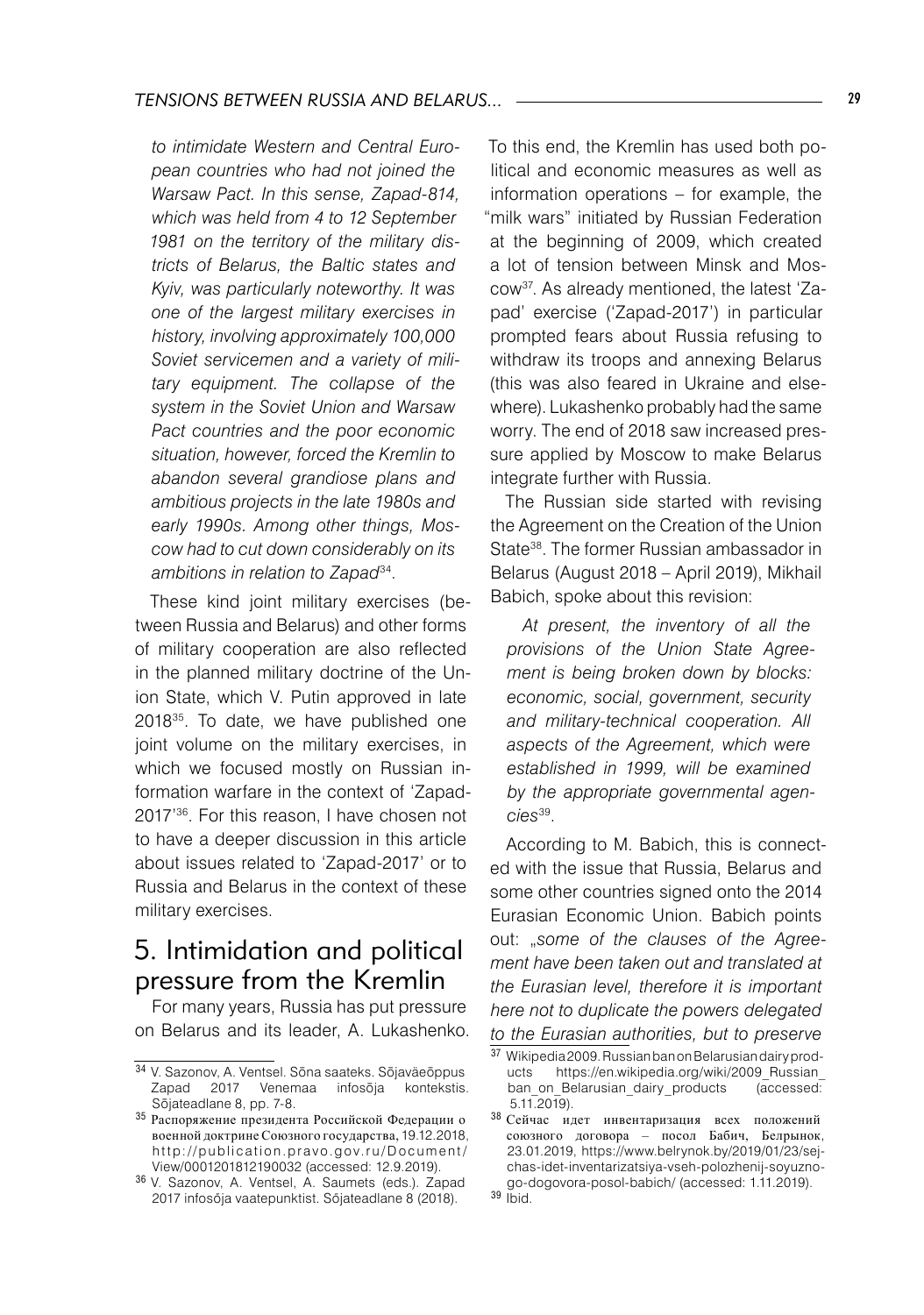*in the framework of the union treaty those legal relations that should be in a bilateral format"*40. The Parliament of Belarus ratified the Treaty on the Eurasian Economic Union in October 201441.

Babich stressed the long-term cooperation and partnership between Minsk and Moscow, but obviously, Moscow's desire to exert pressure. Evidently, in Moscow's review of *The Agreement on the Creation of the Union State of Russia and Belarus,* we may see certain political pressure on Minsk. Notable is that Mikhail Babich, who has no diplomatic experience abroad, has been given wide discretion as a special representative to advance Russian interests and to influence the Belarusian leadership to meet Russian demands<sup>42</sup>. Let us not forget that as a Russian "diplomat", Mikhail Babich had a background in the special service, which is not diplomatic at all<sup>43</sup>.

In addition to the political pressure on Minsk, Moscow has been increasing its economic pressure for years (in which the roles of M. Babich and of other men with similar backgrounds are not insignificant). Among other things, Moscow is threatening to raise the price of oil sold to Belarus to the world market price rather than continuing to sell it at a 20% discount<sup>44</sup>. This tactical step by Russia of levying oil taxes on Belarus causes great financial damage. Finally, according to Belarus's own economic analysts, the country may lose as much as 10.8 billion USD by 2025. One can only guess

how this dispute will end<sup>45</sup>.

At the same time, the Belarusian president claimed in a meeting on 10 January 2019 that "*it is not worth aggravating the problems related to Belarus' budget losses that may be caused by Russia's tax manoeuvre; however, there is a need to seek other resources that could compensate for them".* Lukashenko also stressed that this must not be viewed as a disaster. *"If the Russian leadership chooses such a path – the loss of their only ally to the west – that is their choice. We cannot force them*" 46. Thus, A. Lukashenko has taken into account the possibility of the further deterioration of the relationship with Russia, with Belarus ceasing to be its partner and ally. Of course, Moscow may not wish to make Belarus a Russian oblast (even though there are those in Russia who do want that), but there is no doubt that Moscow wants to gain full control over the country – to control its armed forces, its economy, its resources, its finances (so there would be a shared currency – the Russian rouble), and so on. This would probably mean the end of Lukashenko's rule and the loss of Belarus' sovereignty. As Anne Applebaum rightly points out:

*But in the wake of the Russian invasion of Ukraine in 2014, Lukashenko has sought to protect his independence and project a different image, occasionally defying Russian requests, pursuing a somewhat independent foreign policy and even, as a gesture toward the West,* 

 $40$  Ibid.

<sup>41</sup> Парламент Белоруссии ратифицировал договор о Евразийском экономическом союз. Тасс, 9.10.2014, https://tass.ru/mezhdunarodnaya-panorama/1496150 (accessed: 1.11.2019).

<sup>42</sup> Välisluureameti aastaraamat 2019, p. 24.

<sup>43</sup> Ibid.

<sup>44</sup> A. Шрайбман, Шрайбман назвал самый вероятный сценарий конфликта Минска и Москвы. Gazeta.by, 21.1.2019, https://gazetaby.com/post/shrajbmannazval-samyj-veroyatnyj-scenarij-konflik/149744/ (accessed: 12.9.2019).

<sup>45</sup> Välisluureameti aastaraamat 2019: 245; Д. Заяц, Чем закончится нефтяной спор с Россией" Naviny.by, 20 August 2018, https://naviny.by/article/20180820/1534739667-chem-zakonchitsyaneftyanoy-spor-s-rossiey (accessed: 7.7.2019).

<sup>46</sup> Если Россия не заплатит компенсацию – это путь к потере единственного союзника в западном направлении. Лукашенко. Белрынок, 10 January 2019, https://www.belrynok.by/2019/01/10/esli-rossiya-ne-zaplatit-kompensatsiyu-eto-put-k-potereedinstvennogo-soyuznika-v-zapadnom-napravleniilukashenko/ (accessed: 29.10.2019).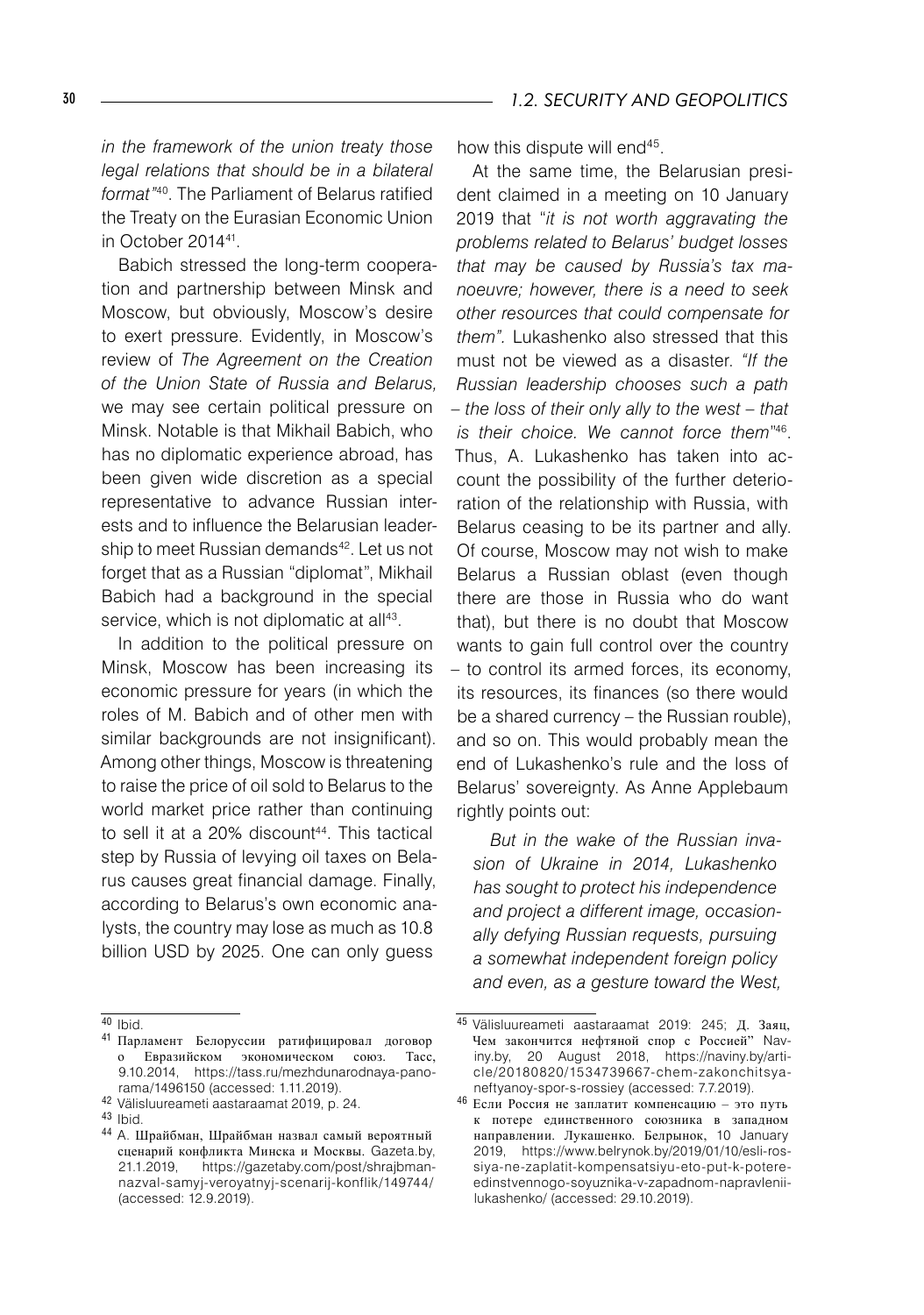*releasing his political opponents from jail ...47*

At the same time, Lukashenko has openly shown that he will not give in to Moscow's extortion48. In mid-December 2018, Lukashenko stated that:

*It is no use blackmailing us, trying to make us toe the line or seizing us by the throat. We must pursue integration for the sake of the unity of our peoples. I cannot resort to plotting behind the scenes – the process should be open and transparent.*

Alexander Lukashenko also stressed that Belarus would not become part of Russia, and Moscow's "deeper integration" would mean Belarus acceding to Russia. "I understand these hints: take our oil, but let's destroy the country and join Russia," said A. Lukashenko, stressing that the idea of "deeper integration" originated in Moscow and would essentially mean the end of Belarus. Lukashenko added also: "some people are already saying we are ready for you to become a part of the Russian Federation in the form of six oblasts"49.

It is not known whether President of Belarus A. Lukashenko actually believes this and is sincere about it. Perhaps the Belarusian leader wants to save face in front of his voters and supporters, but this could also be his real position<sup>50</sup>.

No doubt, Alexander Lukashenko understands pretty well that if this "deeper integration" with Russian Federation comes

into being, it would essentially mean the end of his rule<sup>51</sup> and of the sovereignty of Belarus, which is probably why he wants to withstand the Kremlin's pressure and refuses, for example, to become vice president of the Union State. It seems that the Belarusian authoritarian leader does not want to play second fiddle in his own country.

#### 6. Summary

Vladimir Putin's revanchist regime is doing everything in its power to get control over Belarus and to further integrate Belarus with the Russian Federation, attempting to bring about the final collapse of Belarusian sovereignty. There are several reasons while Putin is interested in swallowing of Belarus. Firstly, the popularity of Putin in Russia itself is going down, economic and social problems in Russia are deepening and people are more and more unsatisfied with Putin's regime. Secondly, war with Ukraine was not successful for the Kremlin. Thirdly, Vladimir Putin needs a new "victory" to increase his popularity among Russians in Russia.

However, President Lukashenko opposes such developments and, despite Moscow's increasing political blackmail, economic pressure and information and cyber campaigns, has shown perseverance in standing up to Russia's aggressive and pushy intimidation, which has, in a sense, acquired the characteristics of hybrid warfare. But it is very difficult to predict how this resistance is going to end. It could happen that the Kremlin could easily overstretch itself in its efforts to swallow its 'vassal' state, Belarus, and may lose it from its sphere of influence, just like Ukraine in 2013-2014.

However, things could go differently, because it seems that Moscow is now acting

<sup>47</sup> A. Applebaum. Why the world should be paying attention to Putin's plans for Belarus. *Washington Post*, 4 January 2019, https://www.washingtonpost.com/opinions/global-opinions/why-the-worldshould-be-paying-attention-to-putins-plans-forbelarus/2019/01/04/40c8d7cc-1043-11e9-831f-3aa2c2be4cbd\_story.html?noredirect=on&utm\_ term=.5bc515a44316 (accessed: 9.9.2019).

<sup>48</sup> Ibid.

<sup>49</sup> Президент – о словах Медведева об «углубленной интеграции»: Шантажировать нас бесполезно. TUT.BY, 14 December 2018, news.tut.by/economics/619170. html (accessed: 9.9.2019).

<sup>50</sup> Ibid.

<sup>51</sup> A. Класковский, Класковский: Интеграция – конец для Лукашенко. Он будет упираться рогом.... Белорусский партизан, 11 January 2019 belaruspartisan. by/politic/451245/ (accessed: 9.9.2019).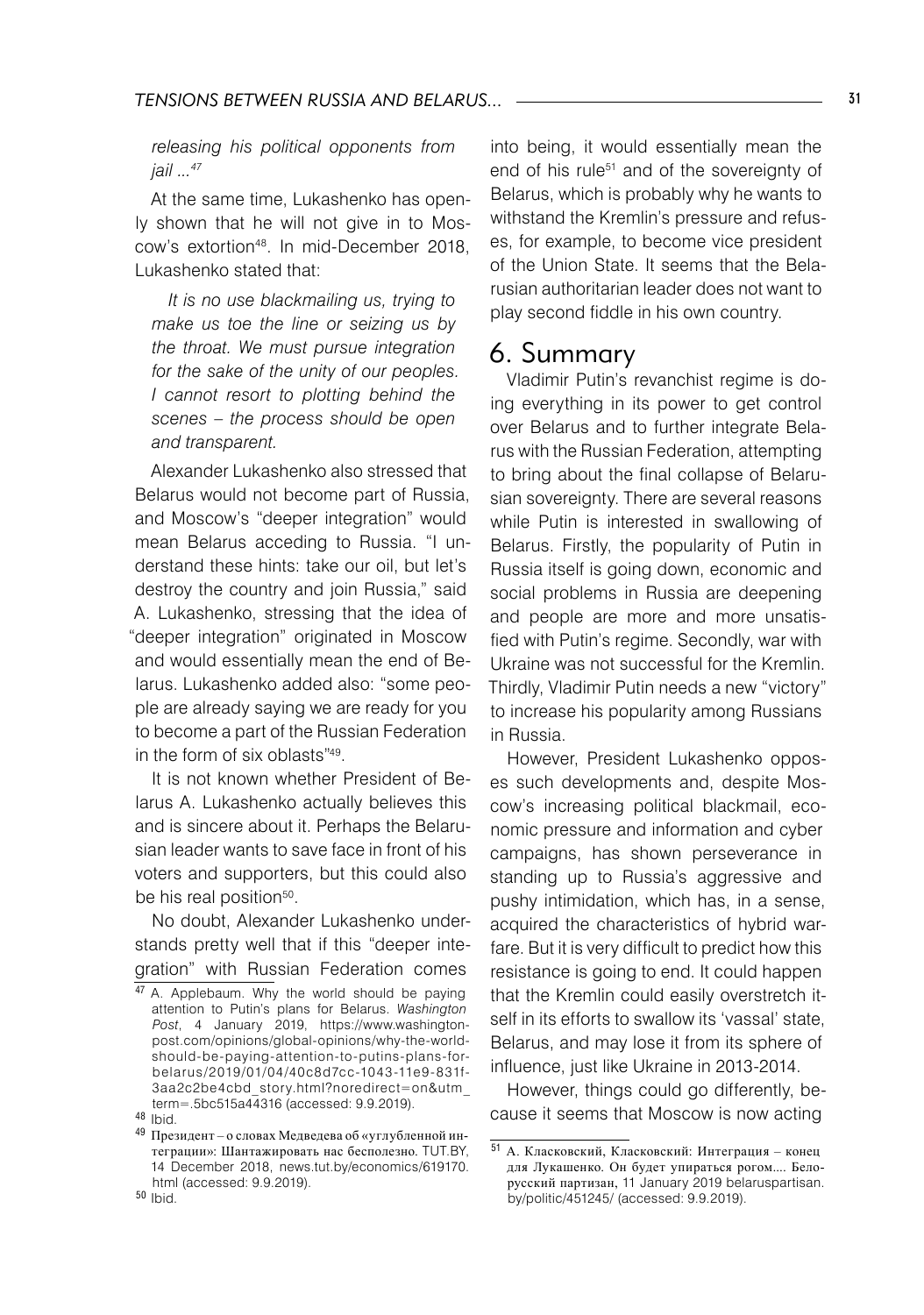more carefully than it did in Ukraine before 2014 and is doing everything it can to not let Minsk slip out of its grip.

What can this mean for the security environment in the Baltic region? In the case of the end of Belarusian sovereignty, the three Baltic states and Poland will be faced with a more complicated and dangerous geopolitical situation in the region of Baltic see. This will open new possibilities for the Kremlin's *modus operandi,* enabling Russian Federation and V. Putin to expand its imperialist aggression and influence and destabilize the security environment in the Baltic region.

## Bibliography

- Applebaum A., Why the world should be paying attention to Putin's plans for Belarus. Washington Post, 4 January 2019, https://www.washingtonpost.com/opinions/global-opinions/why-the-worldshould-be-paying-attention-to-putinsplans-for-belarus/2019/01/04/40c8d7cc-10 4 3 -11e 9 - 8 31f - 3 a a 2 c 2 b e 4 c b d \_  $story.html?$  n or edirect = on & utm term=.5bc515a44316 (accessed: 9.9.2019).
- Bērziņš J., Russian New Generation Warfare is not Hybrid Warfare. In: Artis Pabriks & Andis Kudors (eds.) The War in Ukraine: Lessons for Europe. Riga: Centre for East European Policy Studies, University of Latvia Press 2015.
- Brzezinski Z., The Grand Chessboard: American Primacy and Its Geostrategic Imperatives. New York: Basic Books, 1997.
- Carik J., Sivinckij A., Беларусь в контексте противостояния Россия – НАТО. Minsk: Center for Strategic and Foreign Policy Studie, 2016.
- Cordesman A., Russia and the 'Color Revolution'. Center for Strategic and International Studies, 28 May 2014, https://www.csis.org/analysis/russia-and-%E 2%8 0%9Ccolorrevolution%E2%80%9D (last accessed 28 January 2019).
- Decree of the President of the Russian Federation of the Establishment of the *Russkiy Mir* Foundation. June 21, 2007, Moccow, Kremlin, http://russkiymir.ru/en/fund/decree.php (accessed: 10.3.2019).
- Franke U., War by non-military means: Understanding Russian information warfare. Stockholm: Totalförsvarets forskningsinstitut 2015.
- McDermott R., Zapad 2009 Rehearses Countering a NATO Attack on Belarus.
- Eurasia Daily Monitor, Nr. 6 (179) (2009), https://jamestown.org/program/zapad-2009-rehearses-countering-a-nato-attack-on-belarus/ (accessed: 1.11.2019).
- Mölder H., Sazonov V., Information Warfare as the Hobbesian concept of Modern Times: Principles, Techniques and Tools of Russian Information Operations in Donbass. Journal of Slavic Military Studies, 31(3) (2018), pp. 308-328.
- Mölder H., Sazonov V., Värk R., Krimmi liitmise ajaloolised, poliitilised ja őiguslikud tagamaad. I osa". Akadeemia 12/2014, pp. 2148-2161.
- Mölder H., Sazonov V., Värk R., Krimmi liitmise ajaloolised, poliitilised ja őiguslikud tagamaad II os". Akadeemia 1/2015, pp. 1-28.
- Müür K., Mölder H., Sazonov V., Pruulmann-Vengerfeldt P., Russian Information Operations against the Ukrainian State and Defence Forces: April–December 2014. Journal of Baltic Security, 2 (1) (2016), pp. 28-71.
- Neneth W., Russia's State-centric Hybrid Warfare. Diplomaatia 140, 17 April 2015, icds.ee/russias-state-centric-hybridwarfare/ (accessed: 14.10.2019).
- Palmer D.A.R., The NATO Warsaw Pact competition in the 1970s and 1980s: A revolution in military affairs in the making or the end of a strategic age? *Cold War History* 14(4), 2014, pp. 533-573.
- Roblin S., The Suwalki Gap: The 40-Mile Line NATO is Ready to Go to War with Russia Ove. The National Interest, 13 April 2019, https://nationalinterest.org/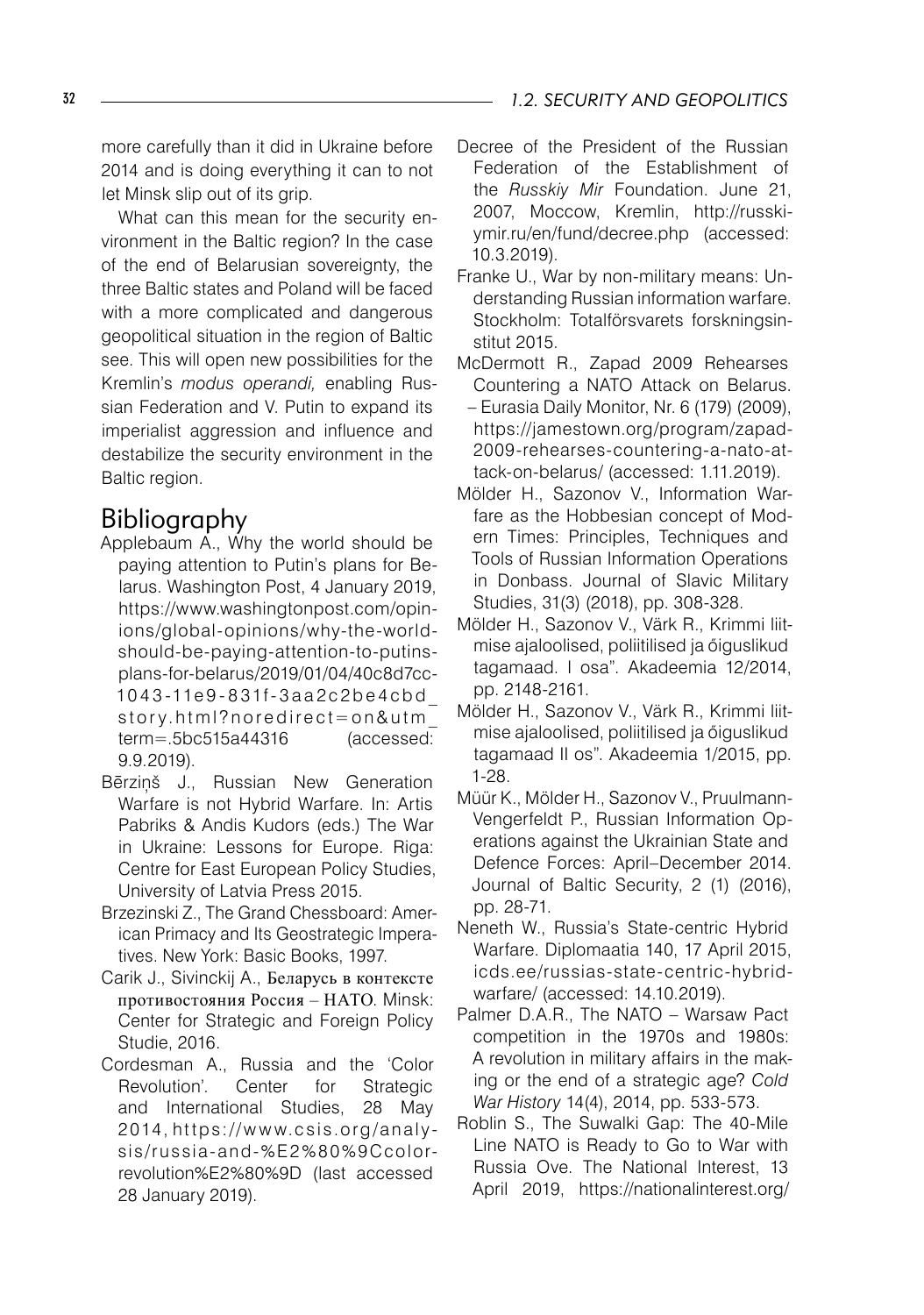blog/buzz/suwalki-gap-40-mile-linenato-ready-go-war-russia-over-52172 (accessed: 7.11.2019).

- Russkyi Mir foundation, http://russkiymir.ru/en/fund/index.php (accessed: 14.10.2019).
- Sazonov V. (=Sazonov 2019a). Venemaa ja Valgevene gambiit: kas Moskva suudab Valgevene alla neelata? Diplomaatia 187 (2019), https://diplomaatia.ee/venemaa-ja-valgevene-gambiit-kas-moskva-suudab-valgevene-alla-neelata/ (accessed: 4.11.2019).
- Sazonov V. (=Sazonov 2019b). Valgevene Putini režiimi huvisfääris ja sellest tulenevad vőimalikud julgeolekuohud Balti regioonile. Sisekaitseakadeemia, Tallinn, 2019, https://digiriiul.sisekaitse. ee/bitstream/handle/123456789/2210/ 2019%2005%20valgevene%20A4\_web. pdf?sequence=1&isAllowed=y (accessed: 4.11.2019).
- Sazonov V., A. Ventsel. Sőna saateks. Sőjaväeőppus Zapad 2017 Venemaa infosőja kontekstis. Sőjateadlane 8, pp. 7-8.
- Sazonov V., Ventsel A., Saumets A. (eds.). Zapad 2017 infosőja vaatepunktist. Sőjateadlane 8, 2018.
- Sayapin S., Tsybulenko E., (ed.). The Use of Force against Ukraine and International Law. Jus Ad Bellum, Jus In Bello, Jus Post Bellum, Springer, The Hague, 2018.
- Sukhankin S., Zapad-2017: What Did These Military Exercises Reveal? Diplomaatia 170, 24 October 2017, https://icds.ee/zapad-2017-what-did-these-military-exercises-reveal/ (accessed: 1.11.2019).
- Umland A., Russia: Nationalism's Revenge. Foreign Policy Journal. 17. December 2010. http://www.foreignpolicyjournal. com/2010/12/17/russia-nationalisms-revenge/ (accessed: 1.11.2019).
- Ventsel A., Sazonov V., Saumets A. (eds.). Zapad 2017 infosőja kontekstis. Sőjateadlane 8 (2018).
- Ventsel A., Hansson S., Madisson M.-L., Sazonov V., Discourse of fear in strategic

narratives: The case of Russia's Zapad war games, Media, War & Conflict, 2019, pp. 1-19.

- Välisluureamet 2019 = Eesti rahvusvahelises julgeolekukeskonnas 2019, Välisluureamet, https://www.valisluureamet. ee/pdf/raport-2019-EST-web.pdf (accessed:10.9.2019)
- Wilk A., The Zapad-2017 Exercises: The Information War (for Now). Centre for Eastern Studies (OSW), 4 September 2017. www.osw.waw.pl/en/publikacje/ osw-commentary/ 2017-09-04/zapad-2017-exercises-information-war-now (accessed: 1.11.2019).
- Wikipedia 2009. Russian ban on Belarusian dairy products https://en.wikipedia. org/wiki/2009 Russian ban on Belarusian dairy products (accessed: 5.11.2019).

### In Russian

- Дневник Евромайдана. Революция глазами журналиста «Репортера». Саммит-Книга, Киев 2014.
- Владимир Путин: "Распад СССР – крупнейшая геополитическая катастрофа века". Regnum, 25.4.2005, https://regnum.ru/news/444083.html (accessed: 4.10.2019).
- Договор о создании союзного государств, www.soyuz.by/about/docs/dogovor5/ (accessed: 10.6.2019).
- Если Россия не заплатит компенсацию – это путь к потере единственного союзника в западном направлении. Лукашенко. Белрынок, 10 January 2019, https://www.belrynok.by/2019/01/10/eslirossiya-ne-zaplatit-kompensatsiyu-etoput-k-potere-edinstvennogo-soyuznikav-zapadnom-napravlenii-lukashenko/ (accessed: 29.10.2019).
- Д. Заяц. Чем закончится нефтяной спор с Россией. Naviny.by, 20 August 2018, https://naviny.by/ article/20180820/153 4739667-chem-zakonchitsya-neftyanoyspor-s-rossiey (accessed: 7.7.2019).
- A. Класковский. Класковский: Интеграция – конец для Лукашенко. Он будет